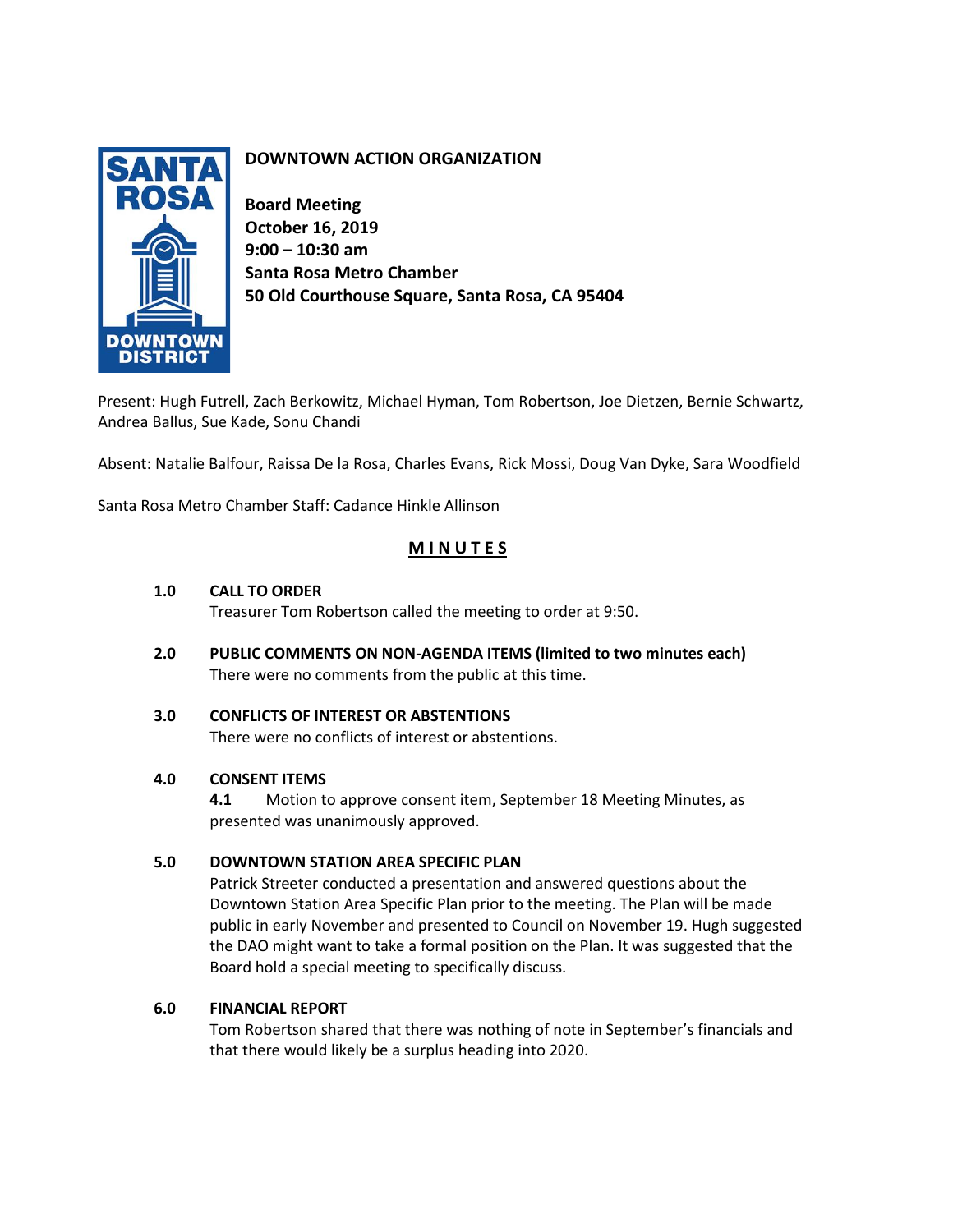#### **7.0 EXECUTIVE DIRECTOR REPORT**

Cadance Hinkle Allinson provided the following updates to the committee.

The work the current StreetPlus team is doing a fantastic job with the current team of 5 people in place. They have seen an increase in graffiti and maintain about 200 proactive interactions with the homeless population each month.

A meeting will be held with Jason Nutt and David Guhin next week to discuss the work and maintenance that needs to be done in Courthouse Square.

Lights and other updates for  $4<sup>th</sup>$  and  $5<sup>th</sup>$  are still in progress.

Courthouse Square Public Art Advisory Committee is heading into its third meeting. The City has been moving quickly on it's end and is aiming to complete its selection process in the next 6 months. The artist process will then take 12-18 months to complete.

Plans are moving forward with the trees on the square and hopefully something will be shared with the committee at the next meeting.

Asawa Fountain plans are underway, with an RFP being finalized soon and then fundraising to cover the gap between city funds and total cost.

The Portland Loo is back on the Downtown Subcommittee Agenda on November 7. The City has reviewed additional sites and is presenting to Subcommittee with the hope that they will then make a recommendation to the full council. They have a number of locations they are considering mostly along Santa Rosa Avenue. The DAO asked them also to consider Gateway Park. Board members are encouraged to attend and support the DAO's stance on the location being as far from any businesses as possible.

The Chamber is moving forward on Winter Lights on November 29. About 5,000 people will attend if it doesn't rain. Spaces in the Downtown Holiday Shopping and Dining Guide are currently being sold. There is potential to do a Downtown Business Bike Parade if there are enough interested businesses.

The Waste Collection Info Session will be rescheduled due to the PSPS. Parking Info Session will be taking place on November 13.

Fridays on  $4<sup>th</sup>$  is moving forward and a meeting is being held to get feedback from businesses.

# **8.0 DAO COMMITTEE UPDATES**

#### **8.1 Design and Improvement Committee**

There were no additional updates beyond what was shared in the Executive Directors report.